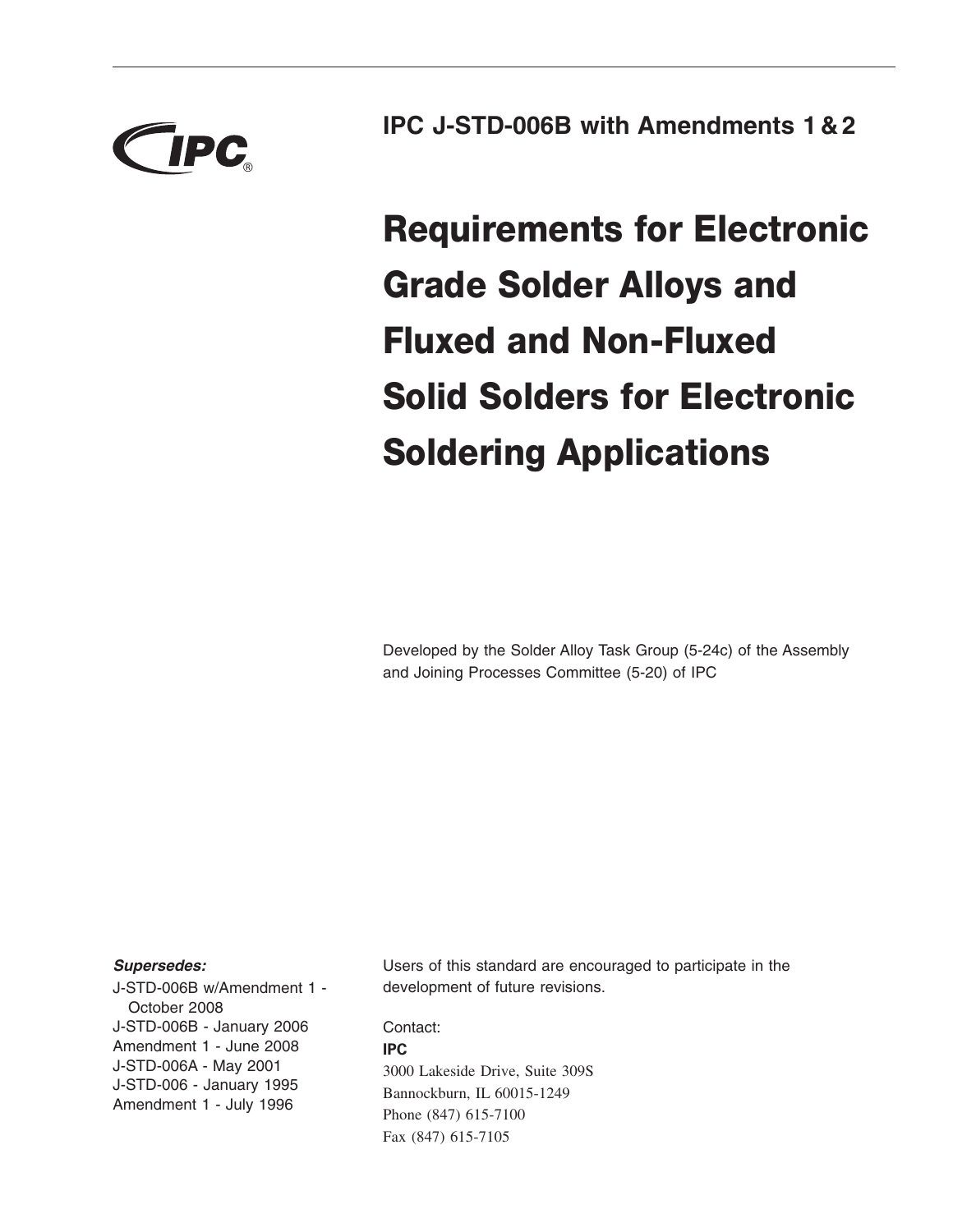# **Table of Contents**

| 1            |                                               |  |  |  |
|--------------|-----------------------------------------------|--|--|--|
| 1.1          |                                               |  |  |  |
| 1.2          |                                               |  |  |  |
| 1.2.1        |                                               |  |  |  |
| 1.2.2        |                                               |  |  |  |
| 1.2.3        |                                               |  |  |  |
| 1.2.4        |                                               |  |  |  |
| 1.2.5        | Flux Percentage and Metal Content  1          |  |  |  |
| 1.2.6        |                                               |  |  |  |
| $\mathbf{2}$ |                                               |  |  |  |
| 2.1          |                                               |  |  |  |
| 2.2          | International Standards Organization (ISO)  2 |  |  |  |
| 2.3          |                                               |  |  |  |
| 2.4          | American Society for Testing and Materials    |  |  |  |
| 2.5          |                                               |  |  |  |
| 2.6          |                                               |  |  |  |
| $2.6.1*$     |                                               |  |  |  |
| 2.6.2        |                                               |  |  |  |
| 2.6.3        |                                               |  |  |  |
| 2.6.4        |                                               |  |  |  |
| $2.6.5*$     |                                               |  |  |  |
| 2.6.6        |                                               |  |  |  |
| $2.6.7*$     |                                               |  |  |  |
| 2.6.8        |                                               |  |  |  |
| 2.6.9        |                                               |  |  |  |
| 2.6.10       |                                               |  |  |  |
| 2.6.11       |                                               |  |  |  |
| 2.6.12       |                                               |  |  |  |
| 2.6.13       |                                               |  |  |  |
|              | 2.6.14* Wetting, Solder                       |  |  |  |
| 3            |                                               |  |  |  |
| 3.1          |                                               |  |  |  |
| 3.2          |                                               |  |  |  |
| 3.3          |                                               |  |  |  |
| 3.3.1        |                                               |  |  |  |
| 3.4          | Solder Forms and Dimensional                  |  |  |  |
| 3.4.1        |                                               |  |  |  |
| 3.4.2        |                                               |  |  |  |
| 3.4.3        |                                               |  |  |  |
| 3.4.4        |                                               |  |  |  |
| 3.4.5        |                                               |  |  |  |
|              |                                               |  |  |  |

| 3.4.6   |                                             |  |
|---------|---------------------------------------------|--|
| 3.5     | Fluxed Solder Characteristics  4            |  |
| 3.5.1   |                                             |  |
| 3.5.1.1 |                                             |  |
| 3.5.2   |                                             |  |
| 3.6     |                                             |  |
| 3.6.1   |                                             |  |
| 3.6.2   |                                             |  |
| 3.6.3   |                                             |  |
| 3.6.4   |                                             |  |
| 3.7     |                                             |  |
| 3.8     |                                             |  |
| 4       | QUALITY ASSURANCE PROVISIONS  5             |  |
| 4.1     |                                             |  |
| 4.2     |                                             |  |
| 4.3     |                                             |  |
| 4.4     |                                             |  |
| 4.4.1   |                                             |  |
| 4.4.2   |                                             |  |
| 4.4.3   |                                             |  |
| 4.5     | Test Equipment and Inspection Facilities  6 |  |
| 4.6     |                                             |  |
| 4.7     |                                             |  |
| 4.8     |                                             |  |
| 4.9     | Preparation of Solder Alloy for Test  6     |  |
| 4.9.1   |                                             |  |
| 4.9.2   | Wire Solder Up to Approximately 6 mm        |  |
| 4.9.3   | Ribbon Solder and Other Wire Solder  6      |  |
| 4.10    |                                             |  |
| 4.11    |                                             |  |
| 5       |                                             |  |
| 5.1     | Preservation, Packing, and Packaging  7     |  |
| 6       |                                             |  |
| 6.1     |                                             |  |
| 6.1.1   |                                             |  |
| 6.1.1.1 |                                             |  |
| 6.1.1.2 | Bismuth-Containing and Bismuth-             |  |
| 6.1.1.3 |                                             |  |
| 6.1.1.4 |                                             |  |
| 6.1.1.5 |                                             |  |
|         |                                             |  |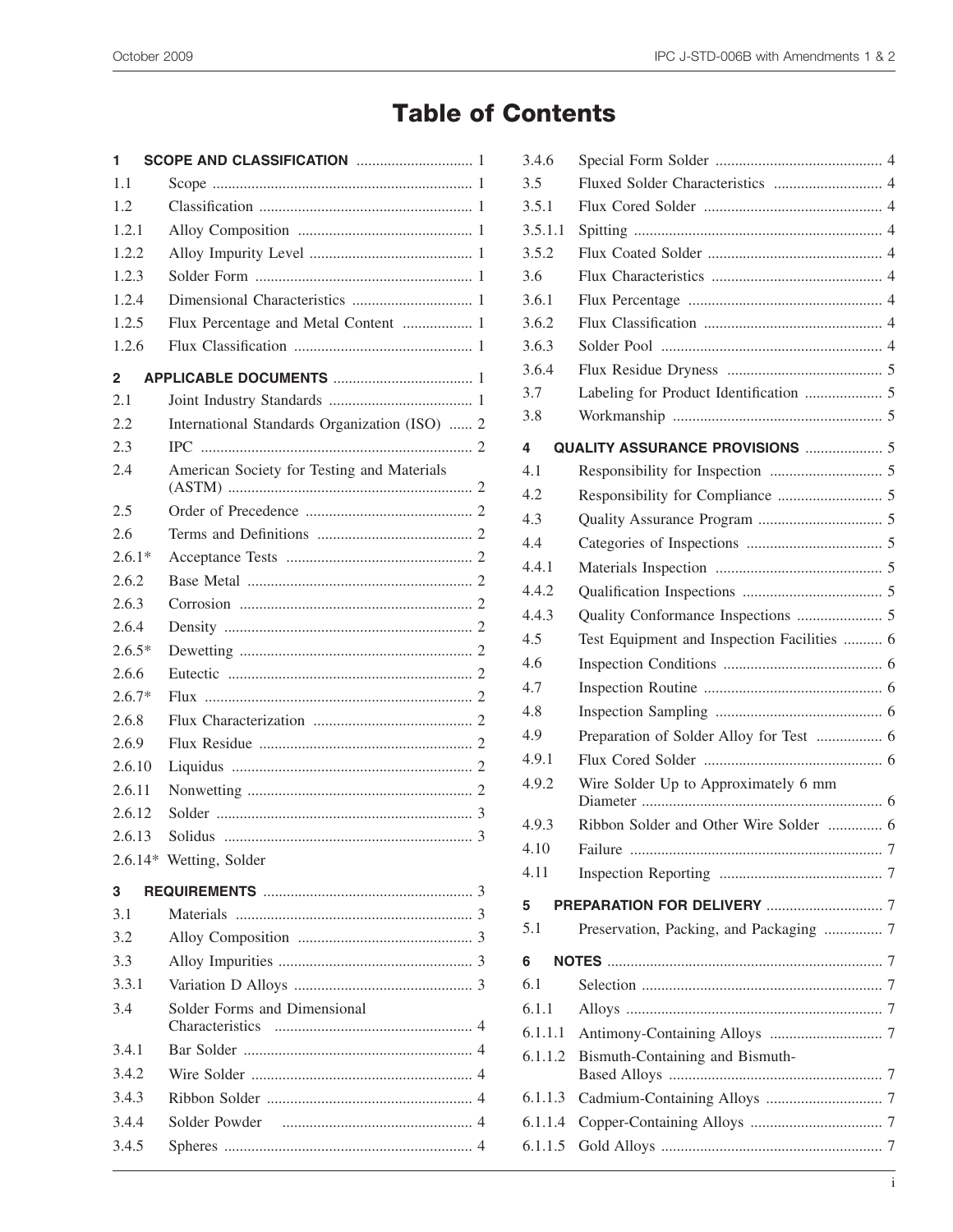| 6.1.1.6                                                   | Indium-Containing and Indium-                |                                                                        |  |  |
|-----------------------------------------------------------|----------------------------------------------|------------------------------------------------------------------------|--|--|
| 6.1.1.7                                                   |                                              |                                                                        |  |  |
| 6.1.1.8                                                   |                                              |                                                                        |  |  |
| 6.1.1.9                                                   | Tin-Silver-Copper Alloys with or             |                                                                        |  |  |
| 6.2                                                       | Standard Solder Product Packages  8          |                                                                        |  |  |
| 6.2.1                                                     |                                              |                                                                        |  |  |
| 6.2.2                                                     |                                              |                                                                        |  |  |
| 6.2.3                                                     |                                              |                                                                        |  |  |
| 6.2.4                                                     |                                              |                                                                        |  |  |
| 6.3                                                       | Standard Description of Solid                |                                                                        |  |  |
| 6.4                                                       | Qualitative Test for the Presence of Lead  8 |                                                                        |  |  |
| 6.5                                                       | Labeling for Lead-Free and Leaded            |                                                                        |  |  |
| <b>Appendix A</b>                                         |                                              |                                                                        |  |  |
| <b>Examples of Inspection Report</b><br><b>Appendix B</b> |                                              |                                                                        |  |  |
| <b>Appendix B-1</b>                                       |                                              | <b>Test Report for Solder Alloy</b><br><b>Composition and Impurity</b> |  |  |
| <b>Appendix B-2</b>                                       |                                              | <b>Inspection Report for Fluxed</b><br>Wire/Ribbon Solder  19          |  |  |

| <b>Appendix B-3</b> | Inspection Report for Non-                       |
|---------------------|--------------------------------------------------|
|                     | <b>Appendix B-4 Inspection Report for Solder</b> |

### **Figures**

Figure 6-1 Recommended Lead Free Marking Symbol .... 8

### **Tables**

| Table 4-1 | Requirements and Inspection Routine  6                                                          |  |
|-----------|-------------------------------------------------------------------------------------------------|--|
| Table A-1 | Composition, and Temperature<br>Characteristics of Lead-free                                    |  |
| Table A-2 | <b>Composition and Temperature</b><br>Characteristics of Common                                 |  |
| Table A-3 | Composition and Temperature<br>Characteristics for Specialty (non-                              |  |
| Table A-4 | Cross-Reference from Solidus and<br>Liquidus Temperatures to Alloy                              |  |
| Table A-5 | Cross-Reference from ISO 9453<br>Alloy Numbers and Designations<br>to J-STD-006 Alloy Names  17 |  |